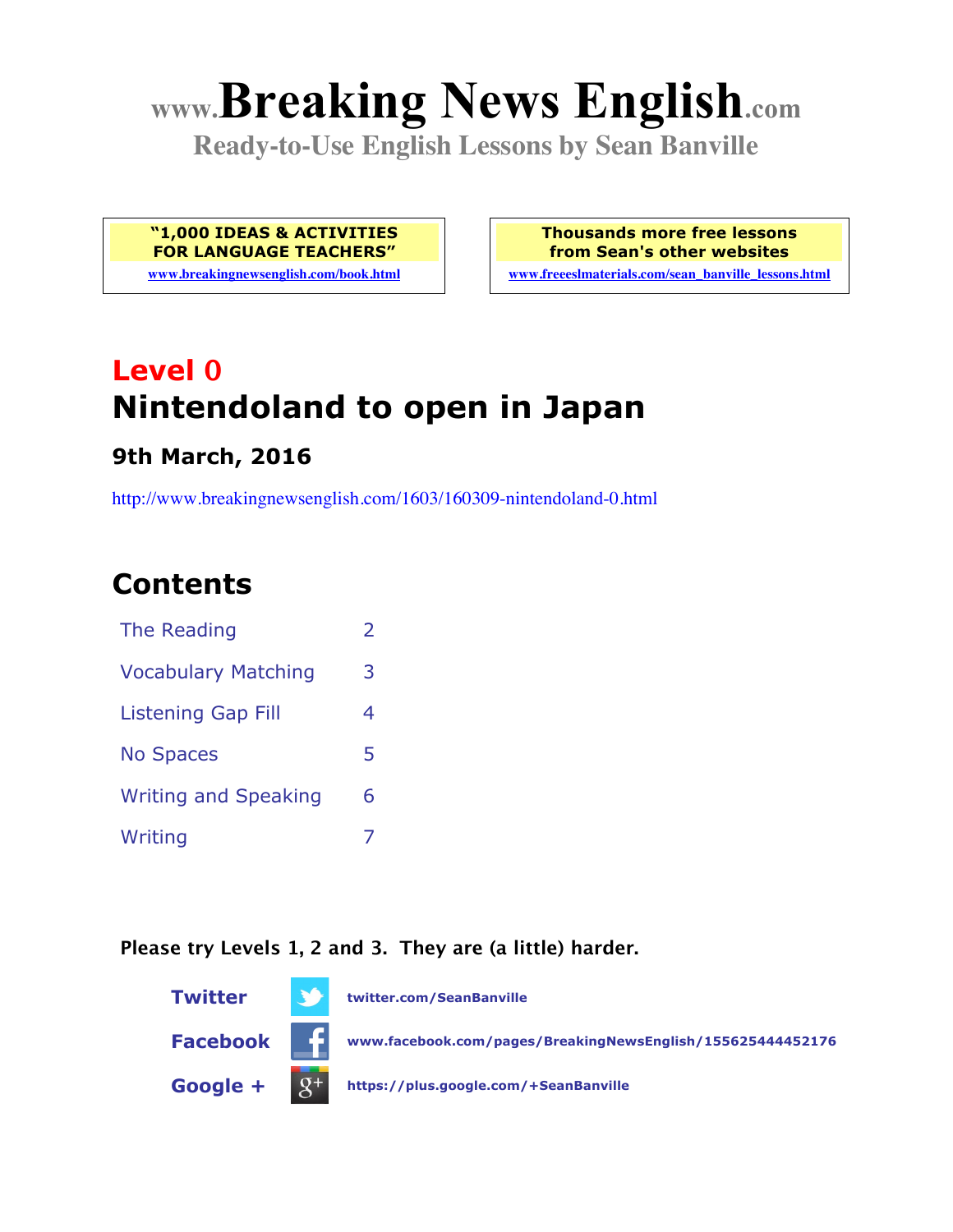# **THE READING**

From http://www.breakingnewsenglish.com/1603/160309-nintendoland.html

Universal Studios Japan (USJ) will build a theme park called Nintendoland in Osaka. It will be based on Nintendo characters. USJ said it would open in 2020. This is in time for the Tokyo Olympics. The park will cost \$351 million. Nintendoland will feature Nintendo's most famous characters. It will give more details later.

Nintendo did not say which characters will be in Nintendoland. Fans want Mario, Zelda and Pokemon. A woman from Osaka is excited about the theme park. She said Harry Potter and Hello Kitty had a theme park, so it was good that Nintendo had one too. She also said she couldn't wait for Nintendoland to open.

Sources: http://www.**pcmag.com**/article2/0,2817,2500392,00.asp http://www.**techtimes.com**/articles/138890/20160305/mario-centered-nintendo-land-set-to-openby-tokyo-olympics.htm http://www.**slashgear.com**/universal-studios-japan-to-open-nintendo-land-by-2020-07430435/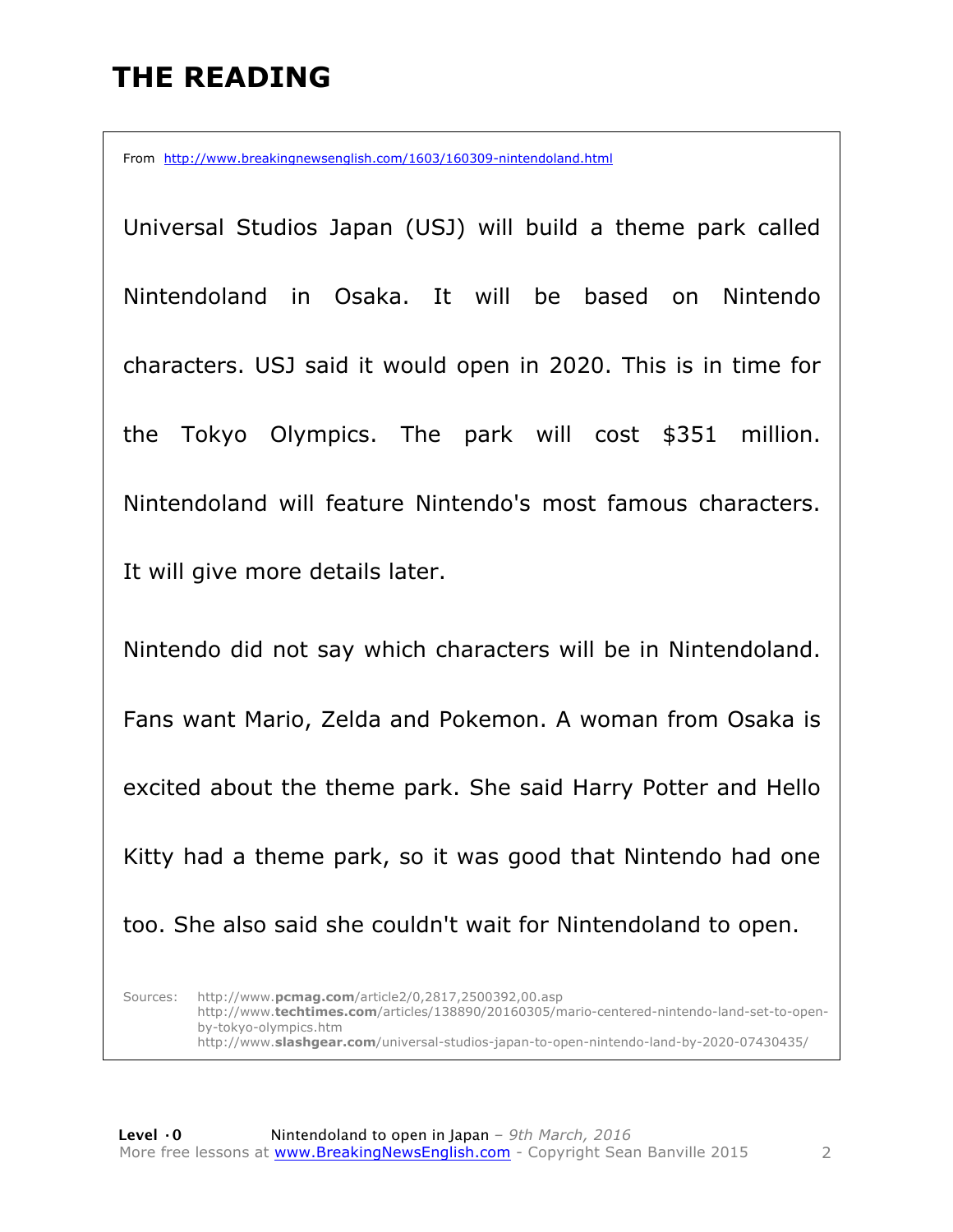# **VOCABULARY MATCHING**

From http://www.breakingnewsenglish.com/1603/160309-nintendoland.html

#### **PARAGRAPH ONE:**

| 1. | Universal              | a. | in 2020                |
|----|------------------------|----|------------------------|
| 2. | theme                  | b. | \$351 million          |
| 3. | It will be based       | c. | Studios Japan          |
| 4. | USJ said it would open | d. | details later          |
| 5. | in time for            | e. | on Nintendo characters |
| 6. | The park will cost     | f. | the Tokyo Olympics     |
| 7. | Nintendo's most        | g. | park                   |
| 8. | It will give more      | h. | famous characters      |

#### **PARAGRAPH TWO:**

| 1. | Nintendo did not say          | a.             | Mario                    |
|----|-------------------------------|----------------|--------------------------|
| 2. | characters will be in         | b.             | from Osaka               |
| 3. | Fans want                     | $\mathsf{C}$ . | one too                  |
| 4. | A woman                       | d.             | which                    |
| 5. | excited                       | e.             | had a theme park         |
| 6. | Hello Kitty                   | f.             | for Nintendoland to open |
| 7. | it was good that Nintendo had | g.             | Nintendoland             |
| 8. | she couldn't wait             | h.             | about the theme park     |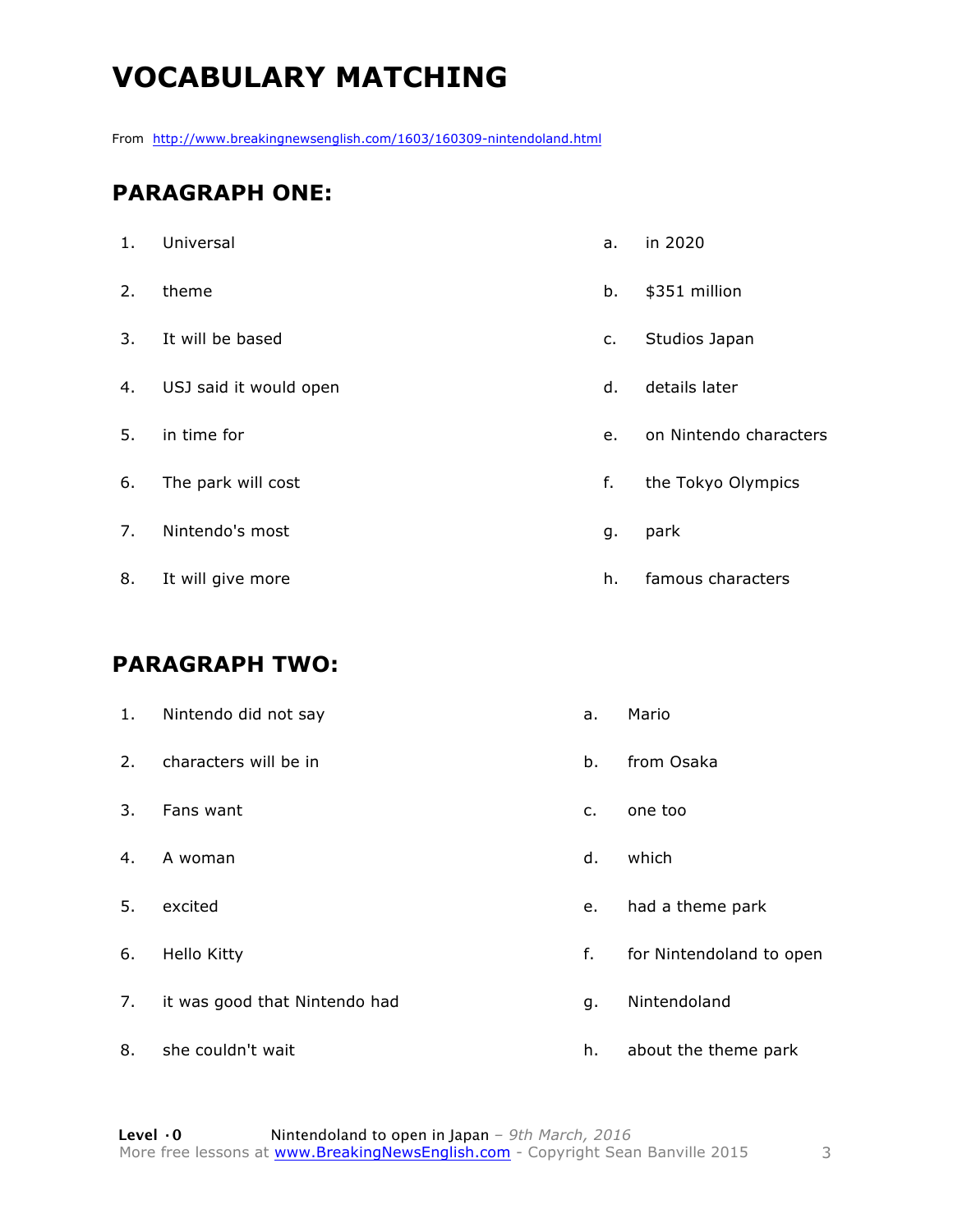# **LISTEN AND FILL IN THE GAPS**

From http://www.breakingnewsenglish.com/1603/160309-nintendoland.html

| Universal Studios Japan (USJ) (1) ____________________________ theme      |  |  |  |
|---------------------------------------------------------------------------|--|--|--|
|                                                                           |  |  |  |
| on Nintendo characters. USJ (3) _________________________________ open in |  |  |  |
| 2020. This (4) ______________________________ the Tokyo Olympics. The     |  |  |  |
| park will cost (5) _______________________. Nintendoland will             |  |  |  |
| feature Nintendo's most famous characters.                                |  |  |  |
| (6) __________________________________ details later.                     |  |  |  |
| Nintendo did (7) _______________________________ characters will be in    |  |  |  |
|                                                                           |  |  |  |
|                                                                           |  |  |  |
|                                                                           |  |  |  |
|                                                                           |  |  |  |
|                                                                           |  |  |  |
| open.                                                                     |  |  |  |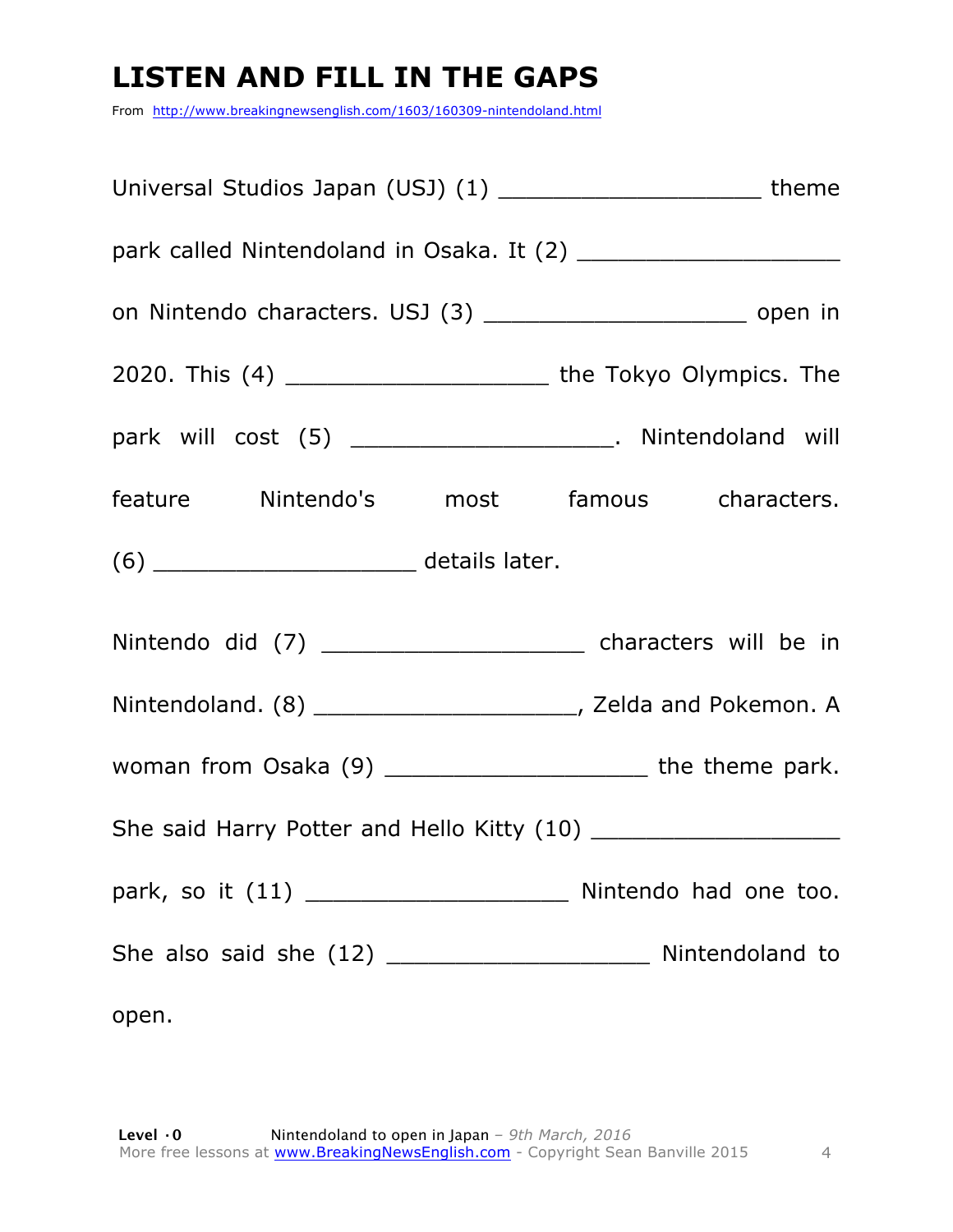# **PUT A SLASH ( / )WHERE THE SPACES ARE**

From http://www.breakingnewsenglish.com/1603/160309-nintendoland.html

UniversalStudiosJapan(USJ)willbuildathemeparkcalledNintendolan

dinOsaka.ItwillbebasedonNintendocharacters.USJsaiditwouldopeni

n2020.ThisisintimefortheTokyoOlympics.Theparkwillcost\$351milli

on.NintendolandwillfeatureNintendo'smostfamouscharacters.Itwill

givemoredetailslater.NintendodidnotsaywhichcharacterswillbeinNi

ntendoland.FanswantMario,ZeldaandPokemon.AwomanfromOsaka

isexcitedaboutthethemepark.ShesaidHarryPotterandHelloKittyhad

athemepark,soitwasgoodthatNintendohadonetoo.Shealsosaidshec

ouldn'twaitforNintendolandtoopen.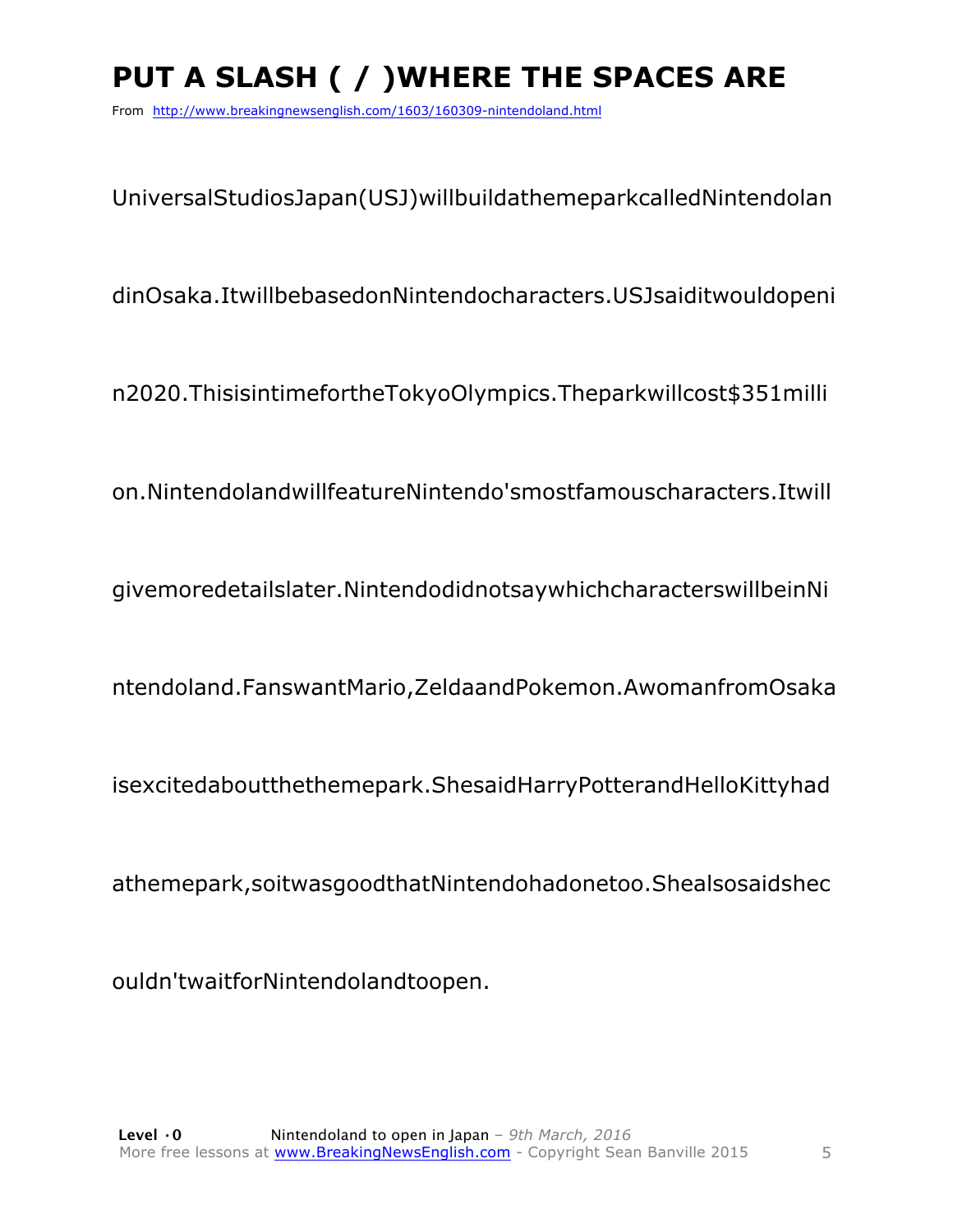### **WRITE QUESTIONS & ASK YOUR PARTNER(S)**

Student A: Do not show these to your speaking partner(s).

| a) |  |  |
|----|--|--|
| b) |  |  |
| c) |  |  |
| d) |  |  |
| e) |  |  |
|    |  |  |
| f) |  |  |

*Nintendoland to open in Japan – 9th March, 2016* More free lessons at www.BreakingNewsEnglish.com

# **WRITE QUESTIONS & ASK YOUR PARTNER(S)**

-----------------------------------------------------------------------------

Student B: Do not show these to your speaking partner(s).

| a) |  |  |
|----|--|--|
| b) |  |  |
| c) |  |  |
| d) |  |  |
| e) |  |  |
| f) |  |  |
|    |  |  |